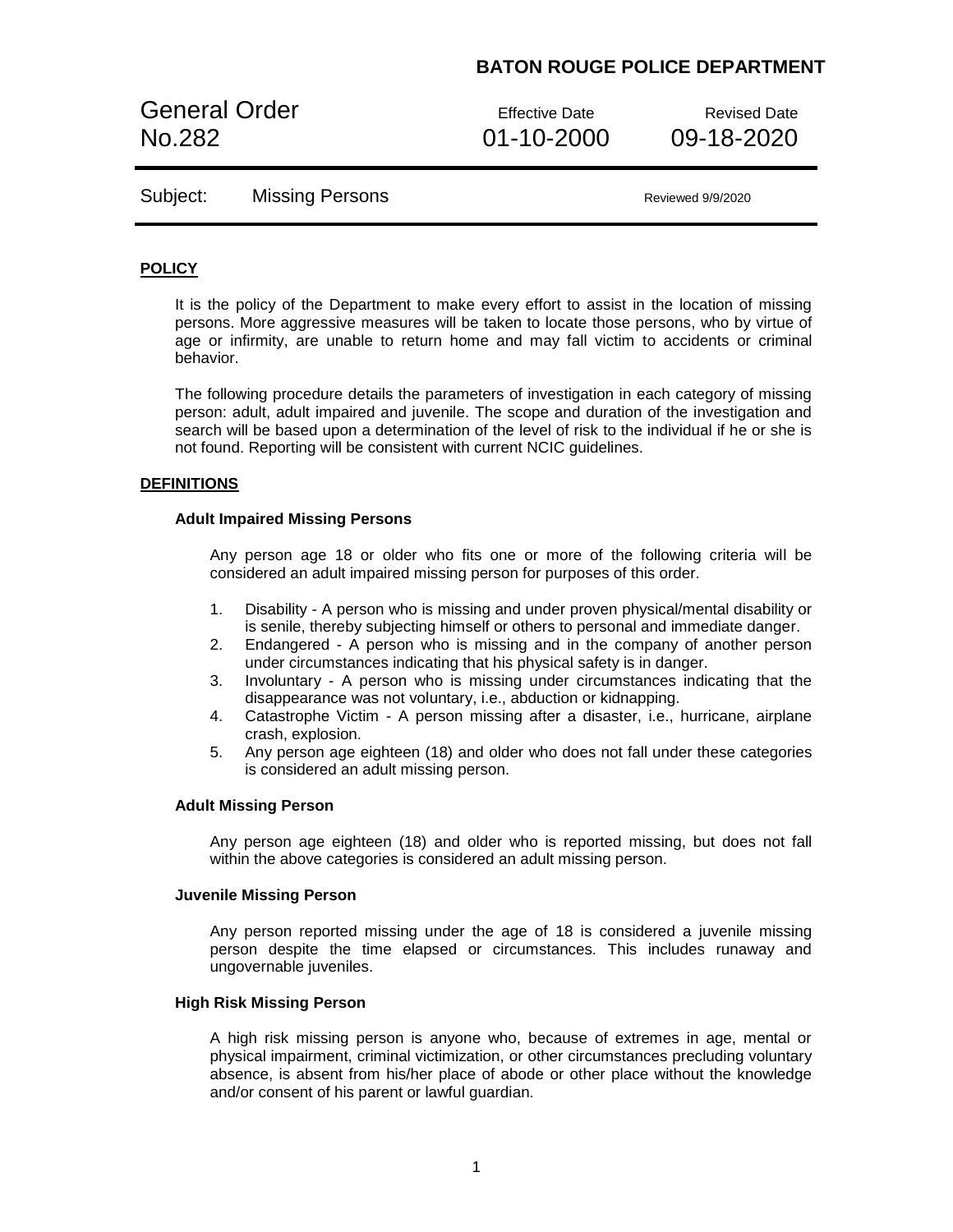General Order **Effective Date** Revised Date No.282 01-10-2000 09-18-2020

Subject: Missing Persons Missing Reviewed 9/9/2020

A high risk missing person may fall into any of the categories mentioned above. Due to their status immediate steps will be taken to locate them or begin the investigation into their disappearance. In determining whether an individual falls into the high risk category officers will be guided by the totality of circumstances, not merely age or physical condition.

Any child under the age of thirteen will be considered a high risk case, including runaways and cases of ungovernable juveniles regardless of their being in custody or at group homes.

Cases of parental kidnapping or any other suspected abduction will be considered a high risk case.

### **Amber Alert**

A process whereby information concerning child abductions may be broadcast via participating TV and radio outlets. The guidelines for activating an Amber Alert are very strict to insure the public does not become complacent and ignore broadcasts. Activations are only made in cases where there is credible evidence to indicate that a child under the age of seventeen has been abducted and his or her life is in imminent danger.

### **PROCEDURES**

#### **I. Patrol Response to High Risk Missing Persons Cases**

- A. Who last saw the missing person and where will be determined. An officer will proceed to the last known location or contact the last person to see the missing person and begin the preliminary investigation. Calls for service reporting high risk missing persons will be given a priority designation higher than calls involving property.
- B. Once sufficient information is obtained to broadcast a description of the person, last known location and method/direction of travel communications will be notified immediately. This information then will be re-broadcast to all units. As soon as possible CIU will be given the information for entry into NCIC. This will not delay the local broadcast.
- C. Obtain all information necessary to complete the report.
	- 1. In juvenile missing person's cases, the standard missing person report will be completed by the primary officer.
	- 2. In adult missing persons cases the NCIC report will be completed as well as the standard missing persons report.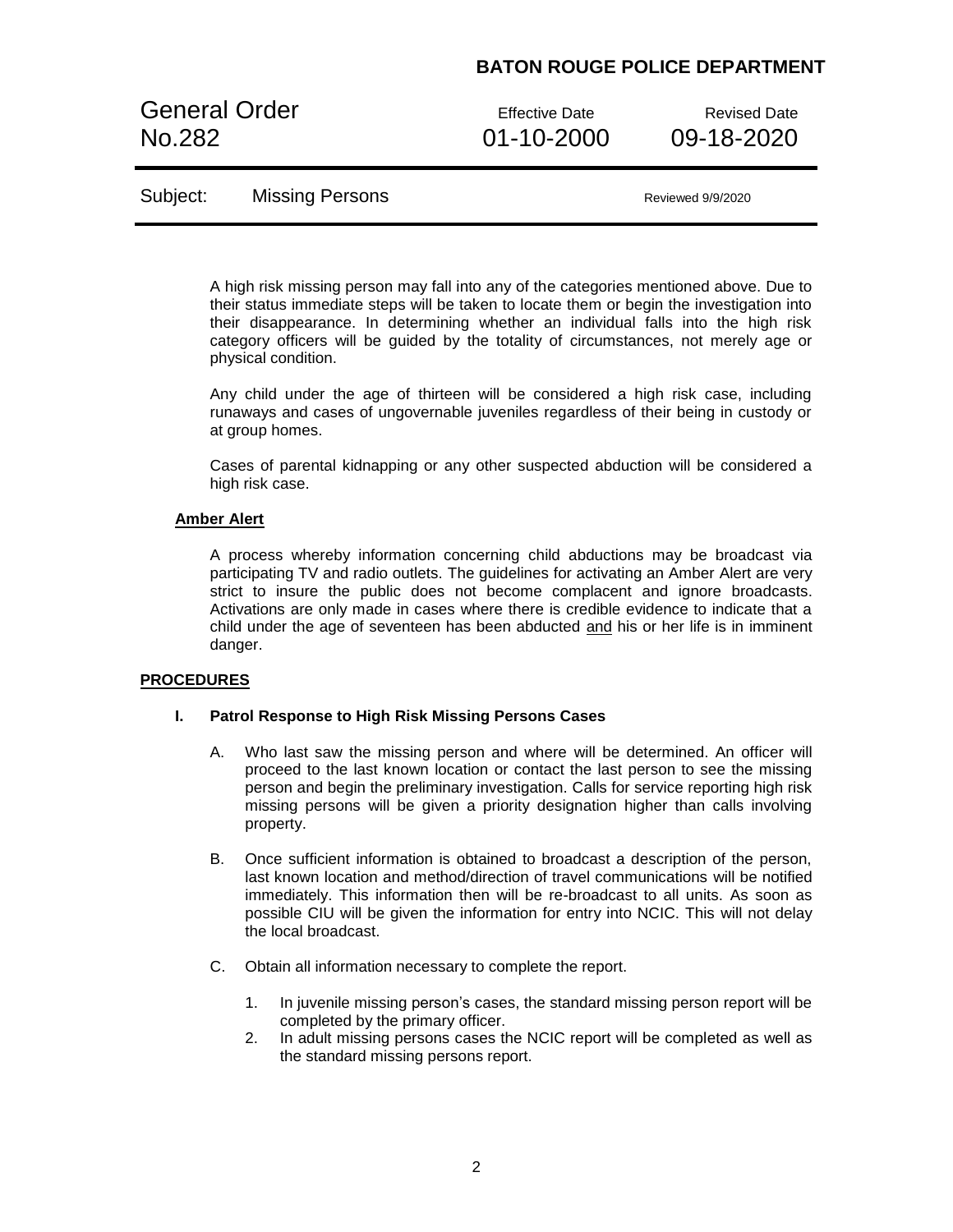General Order **Effective Date** Revised Date No.282 01-10-2000 09-18-2020

| Subject: | <b>Missing Persons</b> | Reviewed 9/9/2020 |
|----------|------------------------|-------------------|
|----------|------------------------|-------------------|

- D. This location should be treated as a crime scene and appropriate steps taken to preserve evidence.
	- 1. Particular attention should be paid to any unwashed clothing, bed sheets, etc. that may be useful to canine teams for tracking.
	- 2. If there is reasonable suspicion to believe the missing person has been abducted or is the victim of a criminal act such as robbery or assault, the appropriate investigative unit will be contacted.
- E. A supervisor will be notified and evaluate the situation. He or she will summon the necessary resources to conduct the preliminary search and investigation.
	- 1. In cases involving high-risk missing persons or any activation of the Amber Alert System the District commander will be notified. It will be his or her responsibility to evaluate the circumstances and determine if further command staff notifications will be necessary.
	- 2. The Media Relations office, or (after hours) the officer on call will also be notified, so they may handle media inquiries and/or prepare public information briefs to assist the investigation.
- F. Special considerations for missing children
	- 1. Search for young missing children at home first. Don't assume a thorough search was done by the child's parents or guardians.
	- 2. Search all spaces in which a child of that size could conceivably fit. This includes the residence, surrounding garage or out buildings and vehicles parked on the property.
	- 3. Special attention should be paid to attractive nuisances in the area such as discarded refrigerators, abandoned vehicles, swimming pools, etc.
	- 4. Be alert for signs of foul play or violence.
	- 5. Watch for signs of unusual behavior in the parents or guardians. These should be reported to a supervisor or investigator as soon as possible.
- G. When dealing with elderly persons the same considerations may apply as those for children. Take into account their physical limitations and condition when determining the scope of the search area.
- H. Search Methods Each area to be searched may require different methods. The single overriding concern in searching is to be thorough and methodical, never hurried or haphazard.
	- 1. The grid search is a method used to search an area when there is evidence to indicate that the object of the search is contained within that specific region. A map of the area is divided into small, equal parts called grids. Each grid becomes the responsibility of a searcher or group of searchers. This method is applicable when sufficient personnel are available.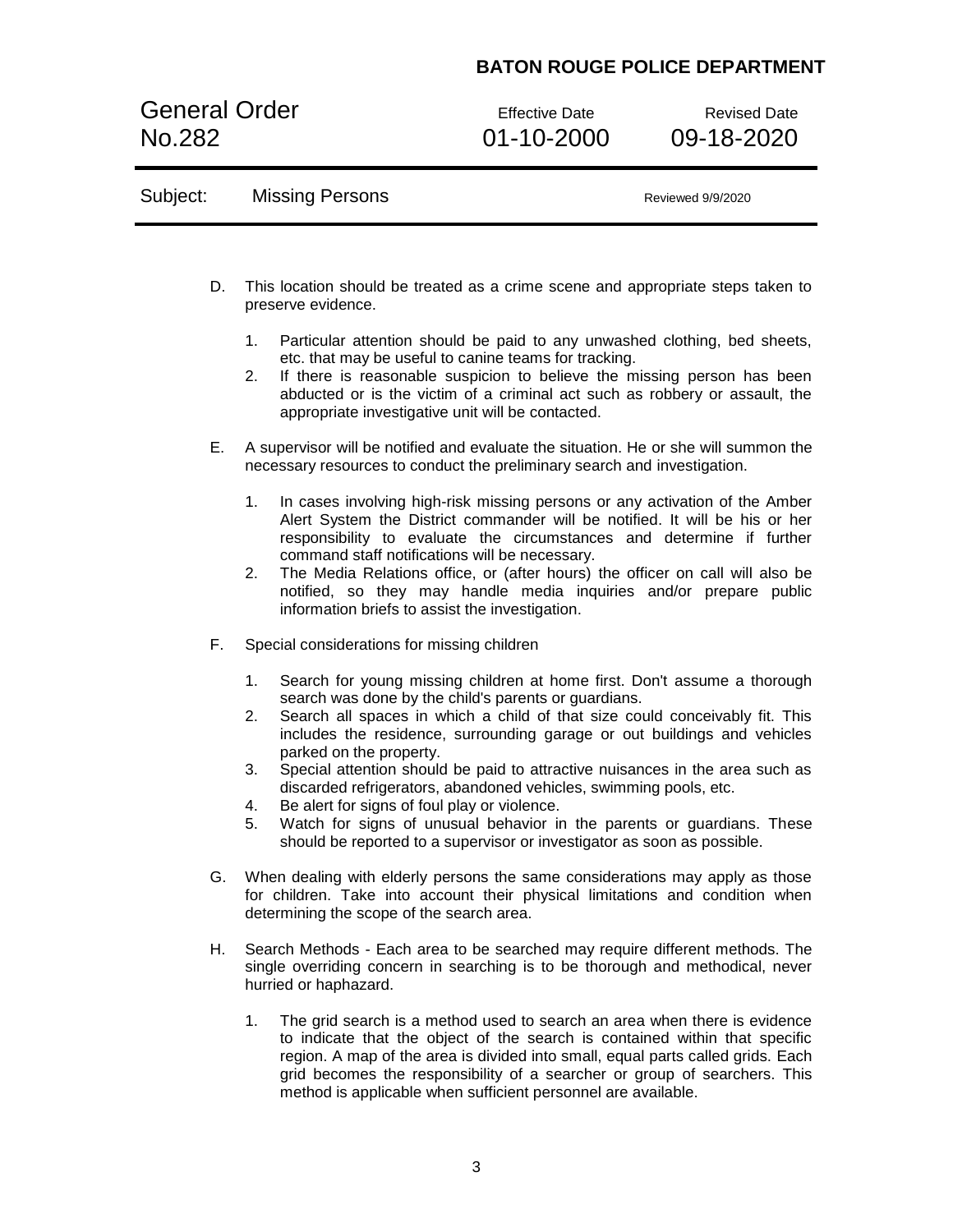General Order **Effective Date** Revised Date No.282 01-10-2000 09-18-2020

### Subject: Missing Persons Missing Reviewed 9/9/2020

- 2. The spiral or expanding circle search is a method used when there is evidence to indicate the object of the search is within a small area. The search begins from the last known location of the missing person and expands in the form of a tight spiral. This method is applicable when personnel are limited.
- 3. The strip method is best used when the area to be covered is large and open. The area to be searched is divided into strips. The searcher or searchers walk along the strip, then turn and walks the opposite way along an adjacent strip.
- I. If the preliminary investigation and search is concluded and the person has not been found, an investigator will be contacted.
	- 1. In cases of missing persons where there is no reason to suspect another crime has been committed, the appropriate investigative unit is the Missing Persons Bureau.
	- 2. If there is reasonable suspicion to suspect the missing person has been the victim of a crime, the unit responsible for investigating the suspected crime will be notified.
	- 3. After hours, each investigative unit maintains a call-out list that is available in communications. If authorized by a supervisor, communications will page an investigator who will assess the situation and may respond if necessary.

### **II. Amber Alert Procedure**

- A. In cases where an officer has probable cause to believe that a child has been abducted the department may initiate an Amber Alert, based on the following criteria.
	- 1. The child must be under the age of eighteen.
	- 2. The officer must reasonably believe the child is in imminent danger.
	- 3. There must be enough descriptive information available about the child, the abductor, and/or suspect vehicle to believe that an immediate area or statewide broadcast will be of help.
- B. Any officer investigating a case of suspected child abduction will contact his or her supervisor. Supervisors will respond to the scene and determine if all of the listed criteria have been met. Only in cases where all of the circumstances are present will an Amber Alert be initiated.
- C. Amber Alerts are in addition to, not instead of, the procedures listed for high-risk missing persons and reporting of missing persons.
- D. Supervisors will complete the Louisiana Amber Alert System initial reporting form. If any of the information requested on the form is not known, supervisors should reconsider activating the Amber Alert System.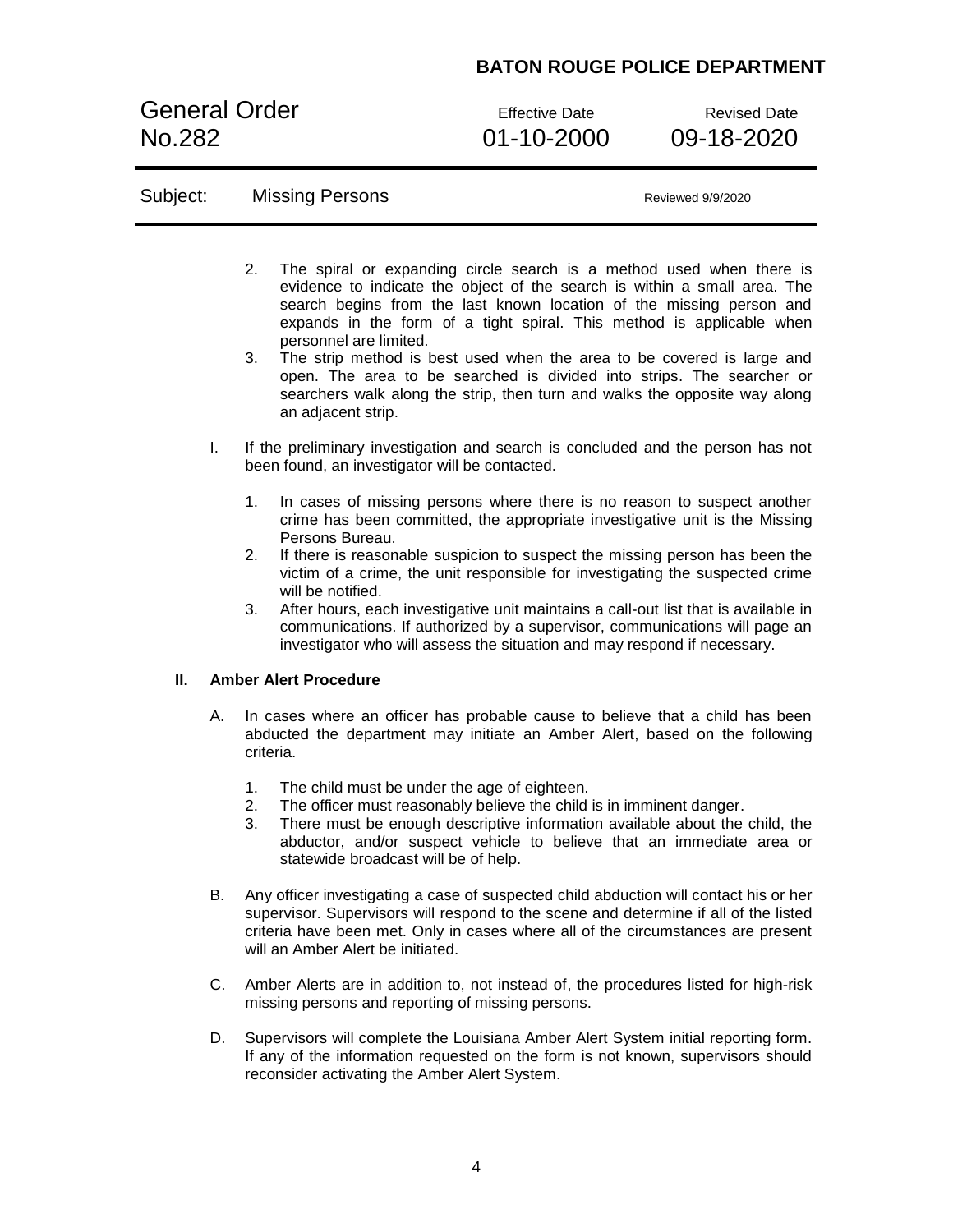General Order **Effective Date** Revised Date No.282 01-10-2000 09-18-2020

| Subject: | <b>Missing Persons</b> | Reviewed 9/9/2020 |
|----------|------------------------|-------------------|
|----------|------------------------|-------------------|

- 1. Once the form has been completed, supervisors should contact the shift commander. He or she must approve the activation. Once again, it is essential commanders review this information to determine there are reasonable grounds to believe all of the criteria have been met.
- 2. If the commander approves the activation he or she must fax the form or (preferably) e-mail the information to the designated Louisiana State Police e-mail address/fax number. This information is available from communications, CIU, or any LSP office. A follow-up telephone call will also be made to make sure the fax/e-mail has been received.
- 3. The investigating officer will attach the original copies of the form to his or her offense report.
- E. Detectives will be called out on any Amber Alert activation. Arrangements should be made as soon as possible to station an investigator in communications to screen the calls for information that must be acted on immediately. Lead sheets will be completed on all other calls pertaining to the investigation.
	- 1. Only the case investigator or supervisor may cancel an alert.
	- 2. In cases where an investigator has been working a case and reasonably believes the Amber Alert criteria has been met, he or she may initiate the alert procedure with the approval of an investigative supervisor.

### **III. Patrol Response to Other than High Risk Cases**

- A. The response in these cases will be determined by the primary investigating officer. Officers will be guided by their previous experience and the totality of the circumstances. If there is any doubt, contact a supervisor who will determine the level of response.
- B. Any investigation will be documented.
- C. Reports will be completed consistent with the NCIC categories, above (i.e. Adult Impaired, Juvenile, etc.).

### **IV. Missing Person Report for NCIC Entry Form**

- A. A missing person report form will be completed on all missing persons.
- B. CIU personnel will enter the missing person in NCIC as soon as possible.
- C. In cases of adult missing persons the officer assigned to the call will complete the missing person report for NCIC entry form. This form must then be signed by the complainant. If the complainant refuses to sign the form, the officer will explain no entry may be made in NCIC and any investigation may be severely handicapped.
	- 1. If the complainant continues to refuse to sign the missing person report form, details of the refusal must be documented in the Miscellaneous Information section; use lined sheets as necessary.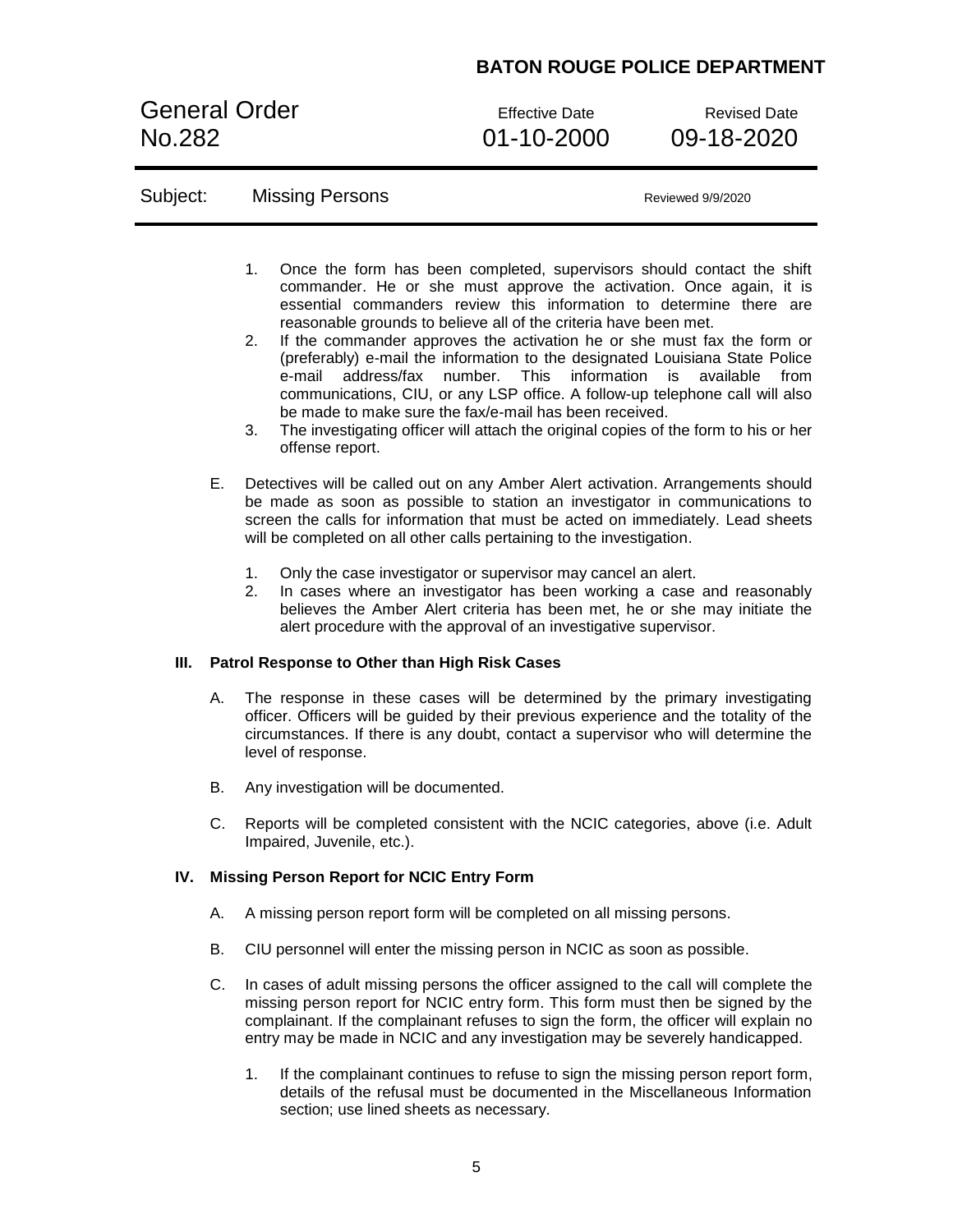General Order **Effective Date** Revised Date No.282 01-10-2000 09-18-2020

# Subject: Missing Persons Missing Reviewed 9/9/2020

- 2. If the signature is unattainable where an adult is concerned, due to logistics or other unusual circumstances, as a last possible option the signature of the investigating officer will suffice.
- 3. Officers investigating juvenile missing person's cases will complete the missing person report form; it does not require a signature for NCIC entry.
- D. The most current photograph of the missing person should be submitted to CIU via transmittal with the original missing person report for NCIC record entry form. The investigating officer will annotate on the back of the photograph the missing person's name and file number.
- E. The officer or detective who completes the investigation will be responsible for canceling the Missing Person NCIC entry and completing any additional reports.
- F. Communications will be responsible for the local radio broadcast in according to established procedure.
- G. The Missing Person Bureau will be responsible for follow up investigations on all missing person complaints. Contacts with the reporting party will be made as often as is deemed necessary by the investigator, until the conclusion of the investigation.

### **V. Unidentified Persons**

- A. Unidentified persons fitting the following criteria will be entered into NCIC as soon as possible.
	- 1. Unidentified Deceased Person Any unidentified deceased person and/or body parts when a body has been dismembered.
	- 2. Unidentified Living Person A person of any age who is living and unable to ascertain his identity, e.g., amnesia or Alzheimer victim, infant, etc. The information on unidentified living persons should only be included if the person gives his consent, or if they are physically or mentally unable to do so.
	- 3. Unidentified Catastrophe Victim Any unidentified disaster victim and/or body parts when a body has been dismembered as a result of a disaster.
- B. For each person fitting one or more of the above criteria the Missing Person Bureau will complete the Unidentified Person Report for NCIC Entry form. Also, an Unidentified Person Packet will be completed as soon as possible.
- C. The Homicide Division will have primary investigative authority for all unidentified deceased persons.
- D. The Missing Person Bureau will have primary investigative authority for all adult unidentified living persons.
- E. The Missing Person Bureau will have primary investigative authority in all cases of juvenile unidentified living persons